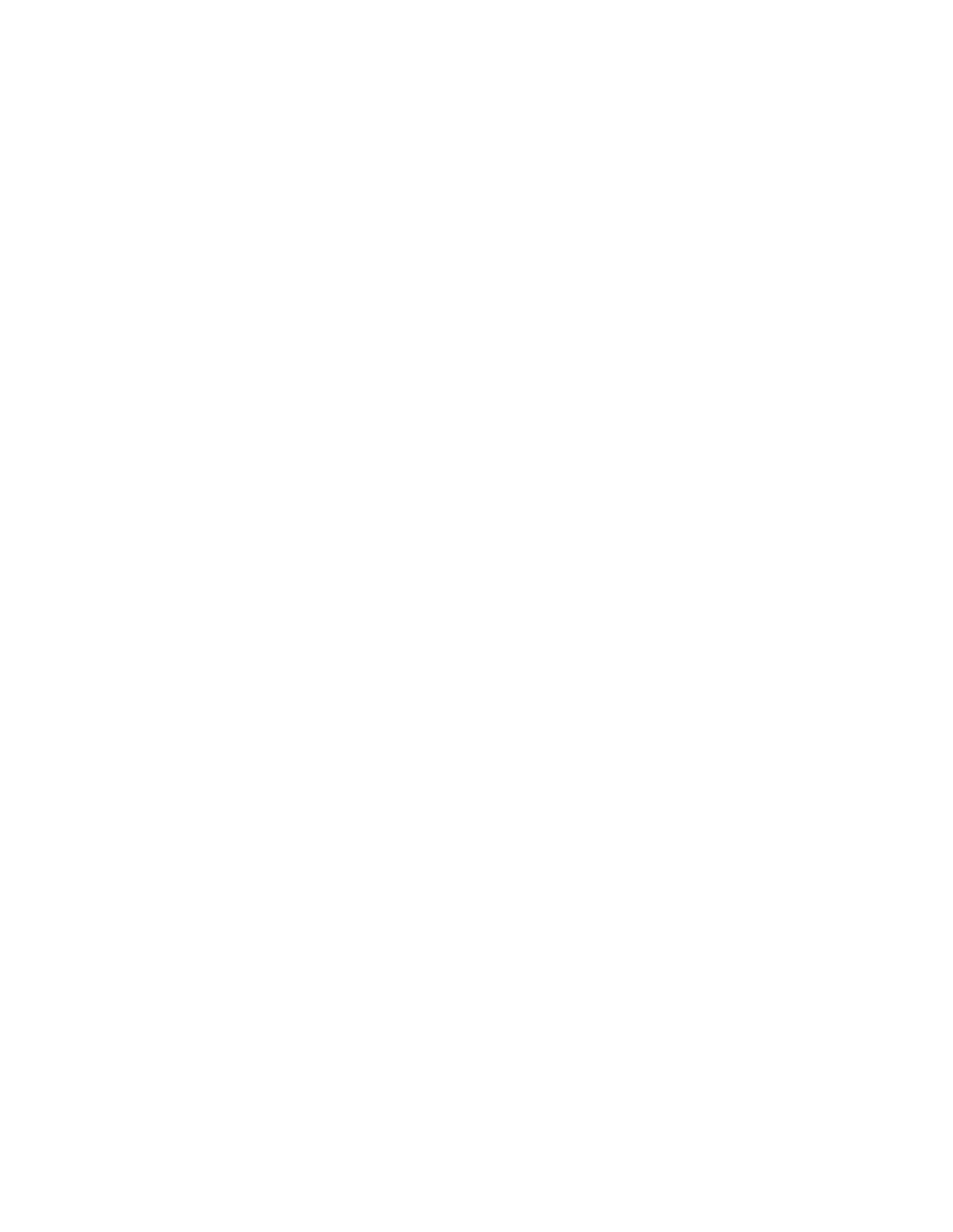## **CURRENCY EQUIVALENTS**

(as of 17 April 2020)

| Currency unit | $\overline{\phantom{0}}$ | Indian rupee/s $(\xi)$ |
|---------------|--------------------------|------------------------|
| ₹1.00         | $=$                      | \$0.013064             |
| \$1.00        | $=$                      | ₹76.5444               |

#### **ABBREVIATIONS**

| <b>ADB</b> | Asian Development Bank           |
|------------|----------------------------------|
| COVID-19   | coronavirus disease              |
| <b>NHA</b> | <b>National Health Authority</b> |
| PM-JAY     | Pradhan Mantri Jan Arogya Yojana |
| <b>SDG</b> | Sustainable Development Goal     |
| <b>TA</b>  | technical assistance             |
| <b>UHC</b> | universal health coverage        |
|            |                                  |

#### **NOTE**

In this report, "\$" refers to United States dollars.

| <b>Vice-President</b><br><b>Deputy Director General</b><br><b>Director</b> | Shixin Chen, Operations 1<br>Diwesh Sharan, South Asia Department (SARD)<br>Kenichi Yokoyama, Country Director, India Resident Mission<br>(INRM), SARD                                                                                                        |
|----------------------------------------------------------------------------|---------------------------------------------------------------------------------------------------------------------------------------------------------------------------------------------------------------------------------------------------------------|
| <b>Team leader</b><br><b>Team members</b>                                  | Hoe Yun Jeong, Principal Country Specialist, INRM, SARD<br>Sonalini Khetrapal, Social Sector Specialist, Human and Social<br>Development Division, SARD<br>Neeraja Kulkarni, Senior Programs Officer, INRM, SARD<br>Bhisma Rout, Programs Analyst, INRM, SARD |

In preparing any country program or strategy, financing any project, or by making any designation of or reference to a particular territory or geographic area in this document, the Asian Development Bank does not intend to make any judgments as to the legal or other status of any territory or area.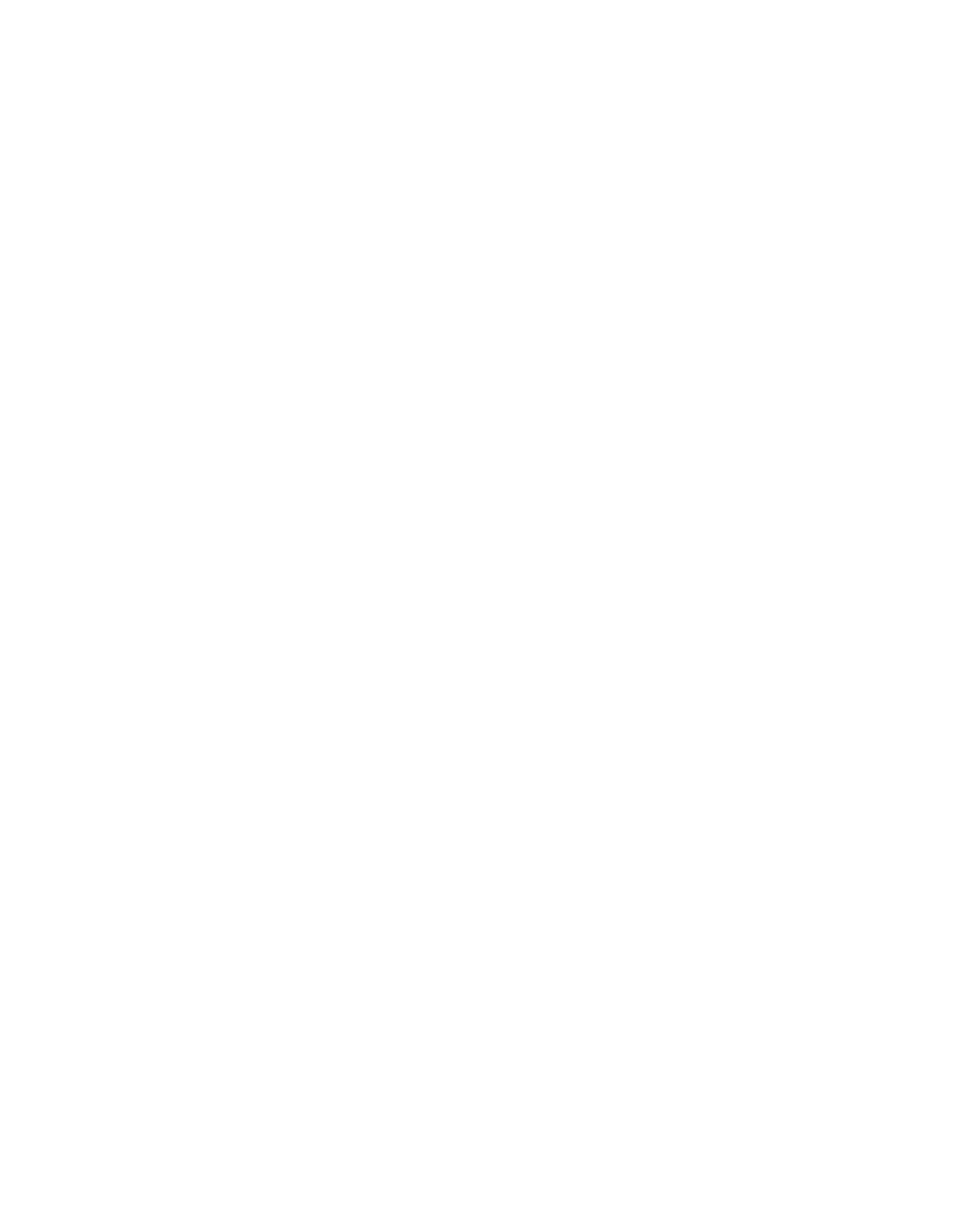## **CONTENTS**

|              |                   |                                                        | Page |
|--------------|-------------------|--------------------------------------------------------|------|
|              |                   | KNOWLEDGE AND SUPPORT TECHNICAL ASSISTANCE AT A GLANCE |      |
| $\mathsf{L}$ |                   | <b>INTRODUCTION</b>                                    |      |
| Ш.           | <b>ISSUES</b>     |                                                        |      |
| III.         |                   | THE TECHNICAL ASSISTANCE                               | 3    |
|              | А.                | Impact and Outcome                                     | 3    |
|              | Β.                | Outputs, Methods, and Activities                       | 3    |
|              | C.                | Cost and Financing                                     | 4    |
|              | D.                | <b>Implementation Arrangements</b>                     | 5    |
| IV.          |                   | THE PRESIDENT'S DECISION                               | 5    |
|              | <b>APPENDIXES</b> |                                                        |      |
|              |                   | Design and Monitoring Framework                        | 6    |
| 2.           |                   | Cost Estimates and Financing Plan                      | 9    |
| 3.           |                   | List of Linked Documents                               | 10   |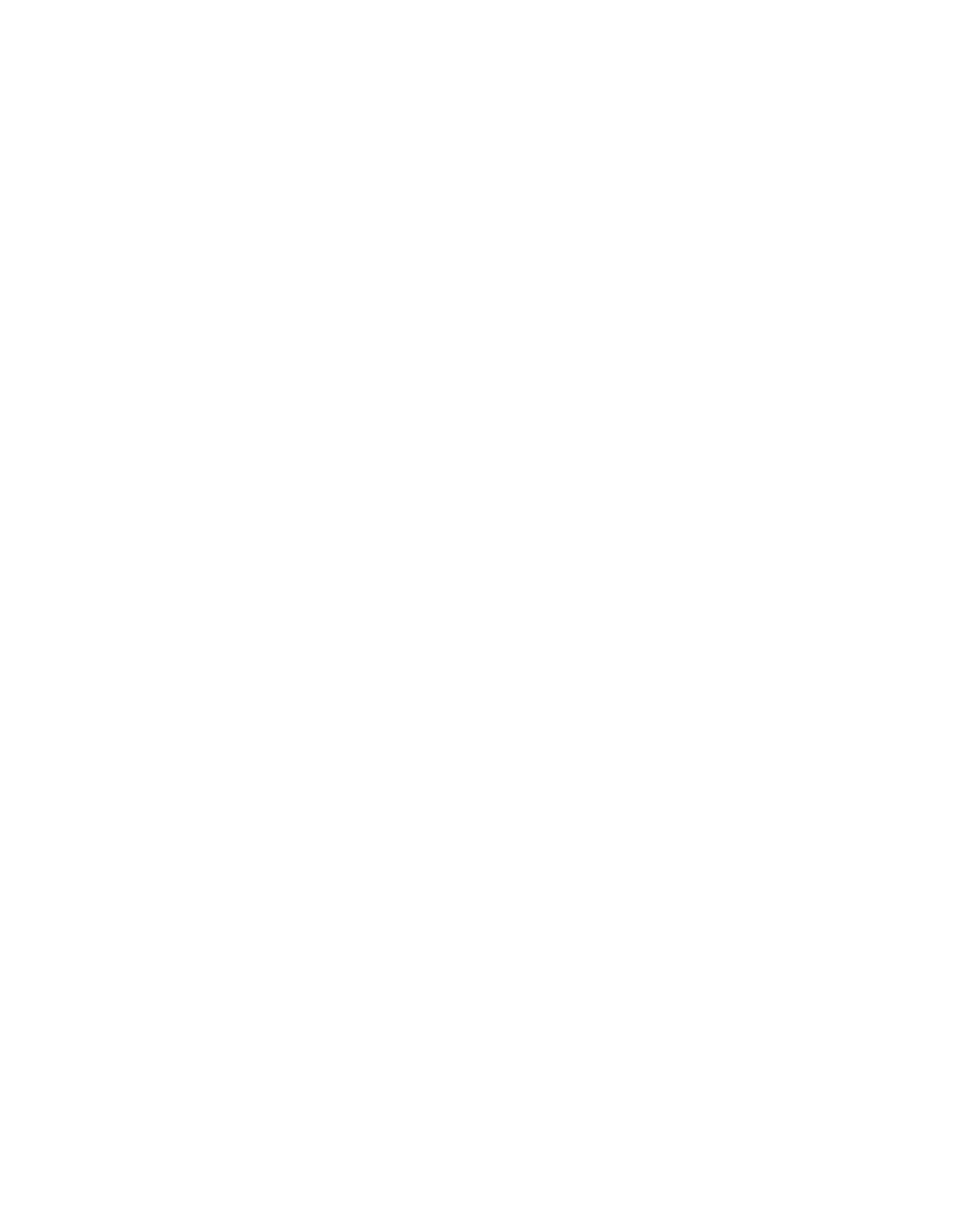#### **KNOWLEDGE AND SUPPORT TECHNICAL ASSISTANCE AT A GLANCE**

| 1.                                   | <b>Basic Data</b>                                  |                                                                                                                              |                          |                                      | Project Number: 54009-001 |                                   |
|--------------------------------------|----------------------------------------------------|------------------------------------------------------------------------------------------------------------------------------|--------------------------|--------------------------------------|---------------------------|-----------------------------------|
|                                      | <b>Project Name</b>                                | Strengthening Universal Health<br>Coverage in India: Supporting the<br>Implementation of Pradhan Mantri Jan<br>Arogya Yojana |                          | <b>Department/Division</b>           | SARD/INRM                 |                                   |
|                                      | <b>Nature of Activity</b><br><b>Modality</b>       | <b>Capacity Development</b><br>Regular                                                                                       | <b>Executing Agency</b>  |                                      | National Health Authority |                                   |
|                                      | Country                                            | India                                                                                                                        |                          |                                      |                           |                                   |
|                                      | 2. Sector                                          | Subsector(s)                                                                                                                 |                          |                                      |                           | <b>ADB Financing (\$ million)</b> |
|                                      | Health                                             | Health sector development and reform                                                                                         |                          |                                      |                           | 0.20                              |
|                                      |                                                    |                                                                                                                              |                          |                                      | <b>Total</b>              | 0.20                              |
|                                      | 3. Operational Priorities                          |                                                                                                                              |                          | <b>Climate Change Information</b>    |                           |                                   |
| ✔                                    |                                                    | Addressing remaining poverty and reducing inequalities                                                                       |                          | Climate Change impact on the Project |                           | Low                               |
| ✔                                    | Accelerating progress in gender equality           |                                                                                                                              |                          |                                      |                           |                                   |
| ✔                                    |                                                    | Strengthening governance and institutional capacity                                                                          |                          |                                      |                           |                                   |
| <b>Sustainable Development Goals</b> |                                                    | <b>Gender Equity and Mainstreaming</b>                                                                                       |                          |                                      |                           |                                   |
|                                      | <b>SDG 1.4</b><br><b>SDG 3.8</b><br><b>SDG 5.5</b> |                                                                                                                              | <b>Poverty Targeting</b> | Some gender elements (SGE)           |                           |                                   |
|                                      | SDG 10.3                                           |                                                                                                                              |                          | General Intervention on Poverty      |                           |                                   |
| 4.                                   | <b>Risk Categorization</b>                         | Low                                                                                                                          |                          |                                      |                           |                                   |
| 5.                                   | <b>Safeguard Categorization</b>                    | Safeguard Policy Statement does not apply                                                                                    |                          |                                      |                           |                                   |
| 6.                                   | <b>Financing</b>                                   |                                                                                                                              |                          |                                      |                           |                                   |
|                                      | <b>Modality and Sources</b>                        |                                                                                                                              |                          |                                      | Amount (\$ million)       |                                   |
|                                      | <b>ADB</b>                                         |                                                                                                                              |                          |                                      |                           | 0.20                              |
|                                      |                                                    | Knowledge and Support technical assistance: Technical Assistance                                                             |                          |                                      |                           | 0.20                              |
|                                      | <b>Special Fund</b>                                |                                                                                                                              |                          |                                      |                           |                                   |
|                                      | Cofinancing                                        |                                                                                                                              |                          |                                      |                           | 0.50                              |
|                                      | Administration)                                    | Republic of Korea e-Asia and Knowledge Partnership Fund (Full ADB                                                            |                          |                                      |                           | 0.50                              |
|                                      | Counterpart                                        |                                                                                                                              |                          |                                      |                           | 0.00                              |
|                                      | None                                               |                                                                                                                              |                          |                                      |                           | 0.00                              |
|                                      | <b>Total</b>                                       |                                                                                                                              |                          |                                      |                           | 0.70                              |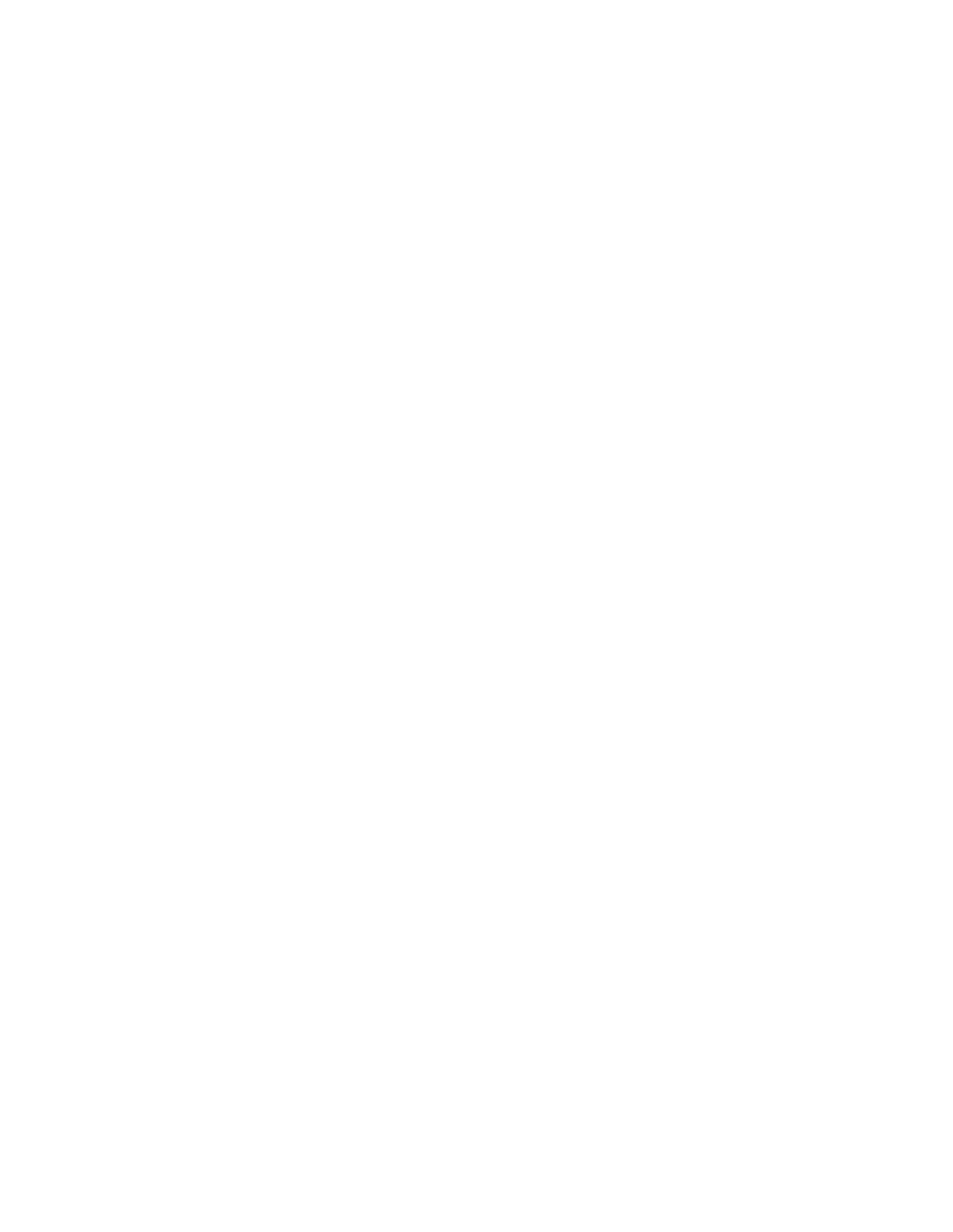## **I. INTRODUCTION**

1. The knowledge and support technical assistance (TA) will support the implementation of the Government of India's national health protection mission *Ayushman Bharat*, and particularly its component *Pradhan Mantri Jan Arogya Yojana* (PM-JAY), to accelerate the achievement of universal health coverage (UHC) in the country. The TA will also provide short-term support for managing the coronavirus disease (COVID-19) pandemic through private sector engagement, and strengthen the preparedness and resilience of the health system to tackle future exigencies.

2. The TA is consistent with ADB's Strategy 2030 Operational Plan for Priority 1—addressing remaining poverty and reducing inequalities—because its support for the government's UHC efforts will help improve the quality and coverage of public and private health care services, and ensure that the poor and vulnerable are not left behind.<sup>1</sup> The TA will also help the government meet its commitments to the Sustainable Development Goals (SDGs), including SDG 3.8, which entails achieving UHC.

#### **II. ISSUES**

3. India has experienced robust growth since the 1980s, adding on average 7.5% to its gross domestic product since 2011 and making it one of the world's fastest-growing economies. This growth has been inclusive—India more than halved its poverty rate since 1993, and achieved most of the Millennium Development Goals. It made significant strides in the health sector. Life expectancy exceeds 68 years, and the infant and under-five mortality rates are declining, as is the rate of disease incidence. Many diseases such as polio, guinea worm disease and tetanus have been eradicated.<sup>2</sup> The government's health spending has steadily risen to 30% of the country's total health expenditure, 10% higher than in 2005. $^3$ 

4. Despite these achievements, India still faces significant challenges. Health indicators are showing gradual progress toward meeting the SDGs. The maternal mortality ratio and infant mortality rate are still unacceptably high. Communicable diseases remain a major public health problem, while noncommunicable diseases are the leading cause of death. Inequalities in access to health services still exist, translating into significant disparities in health indicators within and across states. Public health infrastructure and services are overburdened. More than 60% of the population relies on private sector services because of a lack of high-quality care, shortage of drugs, and poor service delivery in public hospitals. Although the private hospitals are easily accessible, the costs for their services are high, resulting in catastrophic out-of-pocket health expenditure that imposes a disproportionate burden on the poor.

5. To overcome health inequalities and improve health outcomes, India is pursuing a multistakeholder engagement in the design and delivery of an inclusive and pluralistic UHC-driven health care system. In 2011, a high-level expert group's report emphasized that the government should act as the guarantor and enabler and not as the sole provider of services.<sup>4</sup> In 2017, India

<sup>1</sup> ADB. 2018. *Strategy 2030: Achieving a Prosperous, Inclusive, Resilient, and Sustainable Asia and the Pacific.* Manila. 2 J. P. Narain. 2016. Public Health Challenges in India: Seizing the Opportunities. *Indian Journal of Community* 

*Medicine.* Apr-Jun; 41(2): 85–88.<https://www.ncbi.nlm.nih.gov/pmc/articles/PMC4799645/> (accessed 2 May 2020). 3 C. Geier. 2018. Health Care Improvements in India. *The Borgen Project*. 11 December.

pttps://borgenproject.org/health-care-improvements-in-india/ (accessed 2 May 2020).<br><sup>4</sup> Government of India. 2011. High Level Expert Group Report on Universal Health Coverage for India. Commission P.

High level expert group report on universal health coverage for India. 2011.Planning Commission. New Delhihttps://www.ncbi.nlm.nih.gov/pmc/articles/PMC3354908/ (accessed 04 May 2020).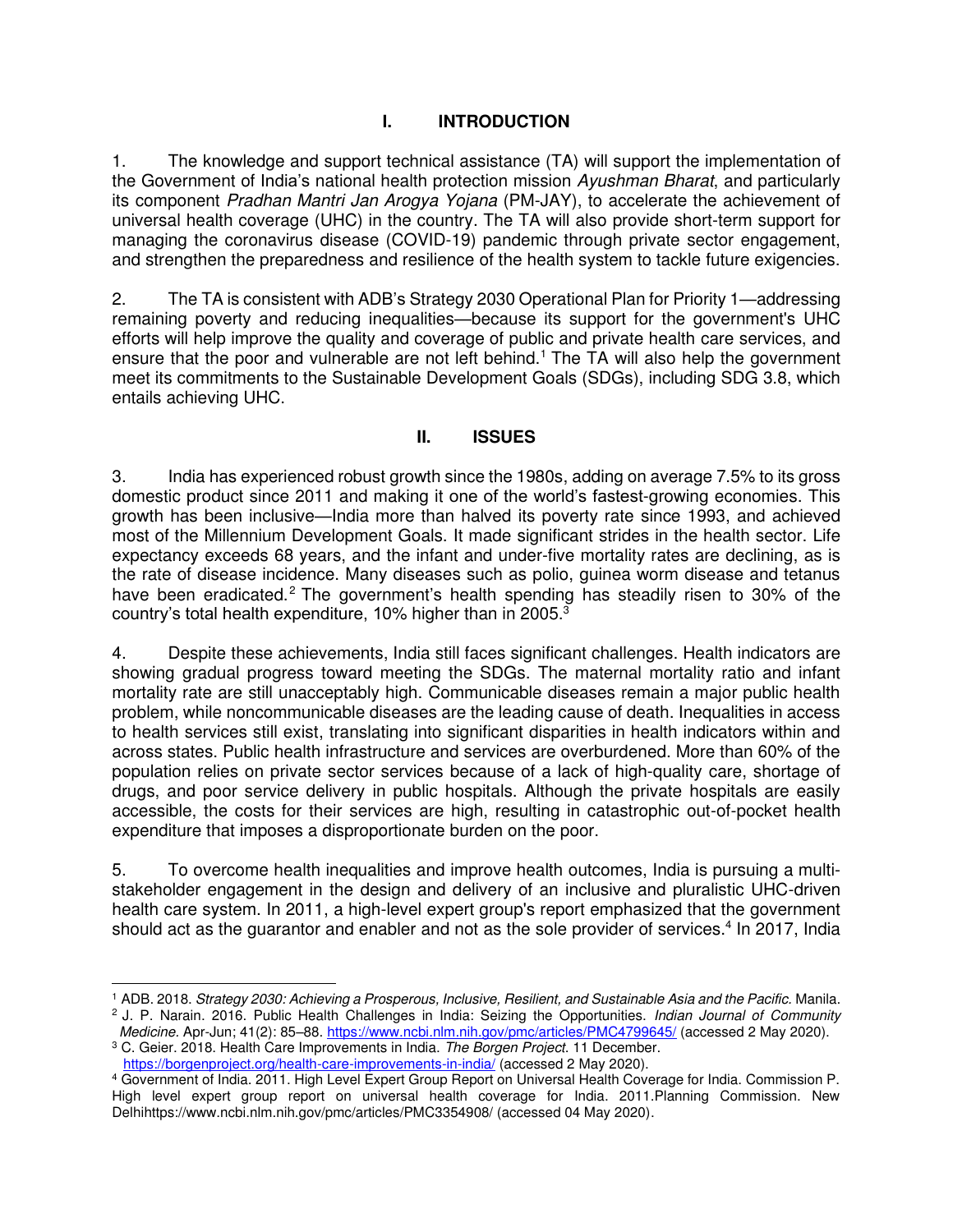formulated the National Health Policy, clearly outlining the intent of achieving UHC.<sup>5</sup> Focused on increasing government health financing to 2.5% of gross domestic product by 2025, the policy highlights the need to (i) increase public health infrastructure; (ii) expand free access to essential drugs, diagnostics, and emergency services; (iii) encourage private sector participation for service delivery; (iv) strengthen the health information system; and (v) develop the capacity for health technology assessments.<sup>6</sup>

6. The recommendations of the National Health Policy led to the establishment of *Ayushman Bharat* in 2018 with the aim to provide equitable access to quality health services. *Ayushman Bharat* is designed to target and eliminate service delivery gaps in a dual pronged approach. First, in April 2018, it began providing comprehensive primary health care services (ambulatory diagnostic, curative, rehabilitative, and palliative) through health and wellness centers close to the people. Second, in September 2018, it launched PM-JAY to deliver inpatient health care services and health financing for the vulnerable through the implementation and expansion of strategic purchasing instruments of government-sponsored health insurance programs. PM-JAY provides financial protection for secondary and tertiary care to about 40% of India's poor households.<sup>7</sup> This initiative has become pivotal in living up to the promise of UHC. Within the first year of PM-JAY implementation, more than five million Indians benefited from the scheme, whereby hospitalized care is delivered through nearly 18,000 health care establishments empanelled under PM-JAY.<sup>8</sup> This sudden surge in demand, however, is stretching the fragile health system and is likely to affect the quality of service delivery.

7. The outbreak of the coronavirus disease (COVID-19), which the World Health Organization declared as a pandemic on 11 March 2020, underscored the need for stronger preparedness of India's health system. India's capacity in the key areas of early disease detection, which is crucial to arresting disease transmission, ranks lower than that of its peers. As the scale of the pandemic increased, the need for involving the private sector more strategically in the overall health management became acute.<sup>9</sup>

8. PM-JAY has evolved as a key pillar for achieving UHC, particularly for the overall management of the COVID-19 pandemic. However, the health system is being challenged by the extent of the pandemic. For one, while millions of test kits were imported from overseas, not enough government laboratories exist to test for the presence of the virus. Given the increasing demand for COVID-19 care, engaging the private sector in the provision of services is imperative. Through PM-JAY, more than 500 million beneficiaries are now entitled to free COVID-19 testing and treatment at designated private and public health facilities. This support needs to be expanded to more beneficiaries and more private hospitals.

9. The TA aims to sustain the efforts under PM-JAY to redefine India's health care system by drawing from global best practices in digital solutions and financing, including experiences in health system reforms of developed countries such as the Republic of Korea; and strengthening

<sup>5</sup> Government of India. 2018. *National Health Policy 2017.* Ministry of Health with Family Welfare. New Delhi.

<sup>6</sup> B. R. Chaudhuri and B. N. Roy. 1979. *National Health Policy.* Journal of the Indian Medical Association. 72(6):149– 51. <https://www.ncbi.nlm.nih.gov/pubmed/512388>(accessed 2 May 2020).

<sup>7</sup> B. J. Angell et al. 2019. *The Ayushman Bharat Pradhan Mantri Jan Arogya Yojana and the Path to Universal Health Coverage in India: Overcoming the Challenges of Stewardship and Governance.* PLoS Medicine. 16(3):e1002759. <https://journals.plos.org/plosmedicine/article?id=10.1371/journal.pmed.1002759>(accessed 2 May 2020).

<sup>8</sup> [Harsh Vardhan. 2019. Ayushman Bharat will strengthen India's efforts toward achieving Universal Health Coverage.](https://pib.gov.in/newsite/PrintRelease.aspx?relid=193358) 9 As of 19 April 2020, according to the Ministry of Health & Family Welfare, India had reported 16,116 COVID-19 cases nationwide (also affecting 77 foreign nationals). Of these, 2,301 people were cured and discharged, 1 patient was migrated, and 519 died. Hospital isolation of all confirmed cases, and tracing and home quarantine of the contacts were ongoing.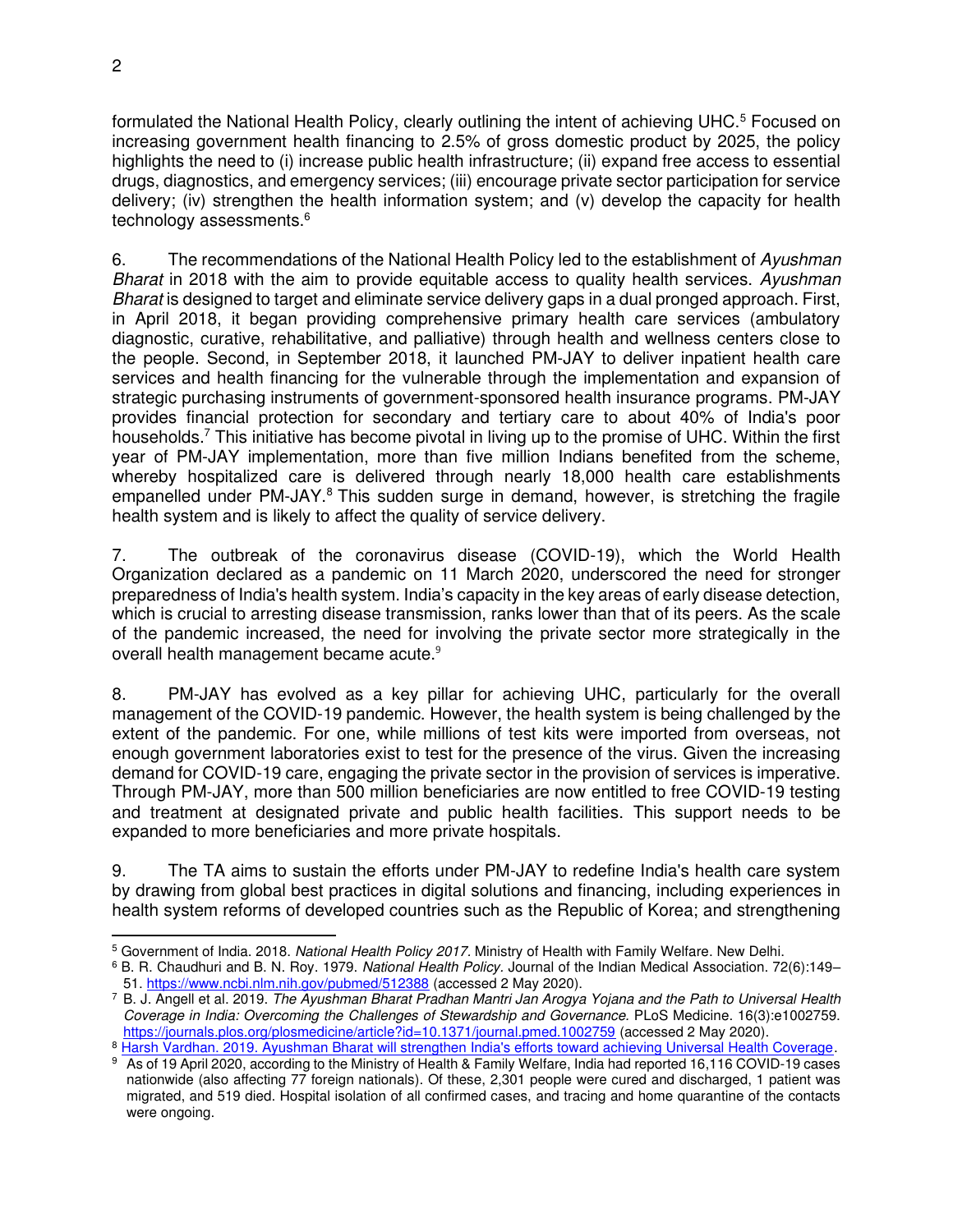the capacity for developing and managing an integrated, efficient, and modern health care system that is capable of handling pandemics and securing better and more equitable access.<sup>10</sup> The TA aims to help bridge gaps in the implementation of PM-JAY and India's efforts to achieve UHC. It will enable ADB to undertake analytical studies on key operational and regulatory issues, which will in turn underpin the operational efficiency of PM-JAY and the attainment of UHC.

## **III. THE TECHNICAL ASSISTANCE**

### **A. Impact and Outcome**

10. The TA will have the following outcome: strengthened UHC for better access to quality secondary and tertiary health care services, and improved preparedness for the COVID-19 pandemic. The TA will be aligned with the following impact: universal access to equitable, affordable, and responsive quality health care attained.

## **B. Outputs, Methods, and Activities**

11. The TA has four outputs:

12. **Output 1: Recommendations for digital solutions to improve the operational efficiency of PM-JAY implementation formulated.** The TA team will take a multisector approach to progress toward UHC. The solutions will be driven by demand since ADB will be working closely with India's National Health Authority (NHA) and other stakeholders. Specifically, the TA will (i) assess information technology gaps and develop digital systems to enable effective and operationally efficient health care administration (including claims management, fraud detection, and purchasing); (ii) propose ways for purchasing digital solutions; (iii) develop legal guidelines; and (iv) recommend policy and regulatory adjustments to enable the proposed digital solutions. The TA will also provide training to staff and officials (including women) at the NHA and national health entities to enhance their capacity for using and managing digital solutions. The output has two key components:

- (a) **Claims management and fraud detection processes improved.** PM-JAY has a critical component of claims processing using a digital platform. The TA will support the formulation of solutions for digital medical auditing tools in claims management, and the integration of a medico-legal framework in the overall system flow for better monitoring and greater accountability.
- (b) **Strategic purchasing through digital interventions supported.** The TA will help develop digital solutions for the strategic purchasing of care, particularly by leveraging economies of scale to increase affordability, and by drawing from global best practices. The purchasing solutions can be mainstreamed to support the large-scale negotiations required for the procurement of consumables and drugs. The TA will also assist knowledge exchange activities to adopt best practices from other systems based on the national health insurance model, with a focus on the Republic of Korea.

13. **Output 2: Innovative models of financing and service delivery developed.** Although the start-up ecosystem in India is growing rapidly and attracting significant investments, the ecosystem for health innovations is still at a nascent stage. This output will explore and propose

<sup>10</sup> ADB provided support to the NHA under small-scale technical assistance totaling \$225,000—ADB. 2019. *Technical Assistance to India for Supporting the National Health Authority*. Manila—by strengthening NHA processes and institutional arrangements and enabling access to innovation financing for health service providers that are partnering with the NHA in implementing PM-JAY. The new TA incorporates lessons from the earlier TA, such as putting in place digital health tools and systems to improve access to financing and the overall implementation of PM-JAY.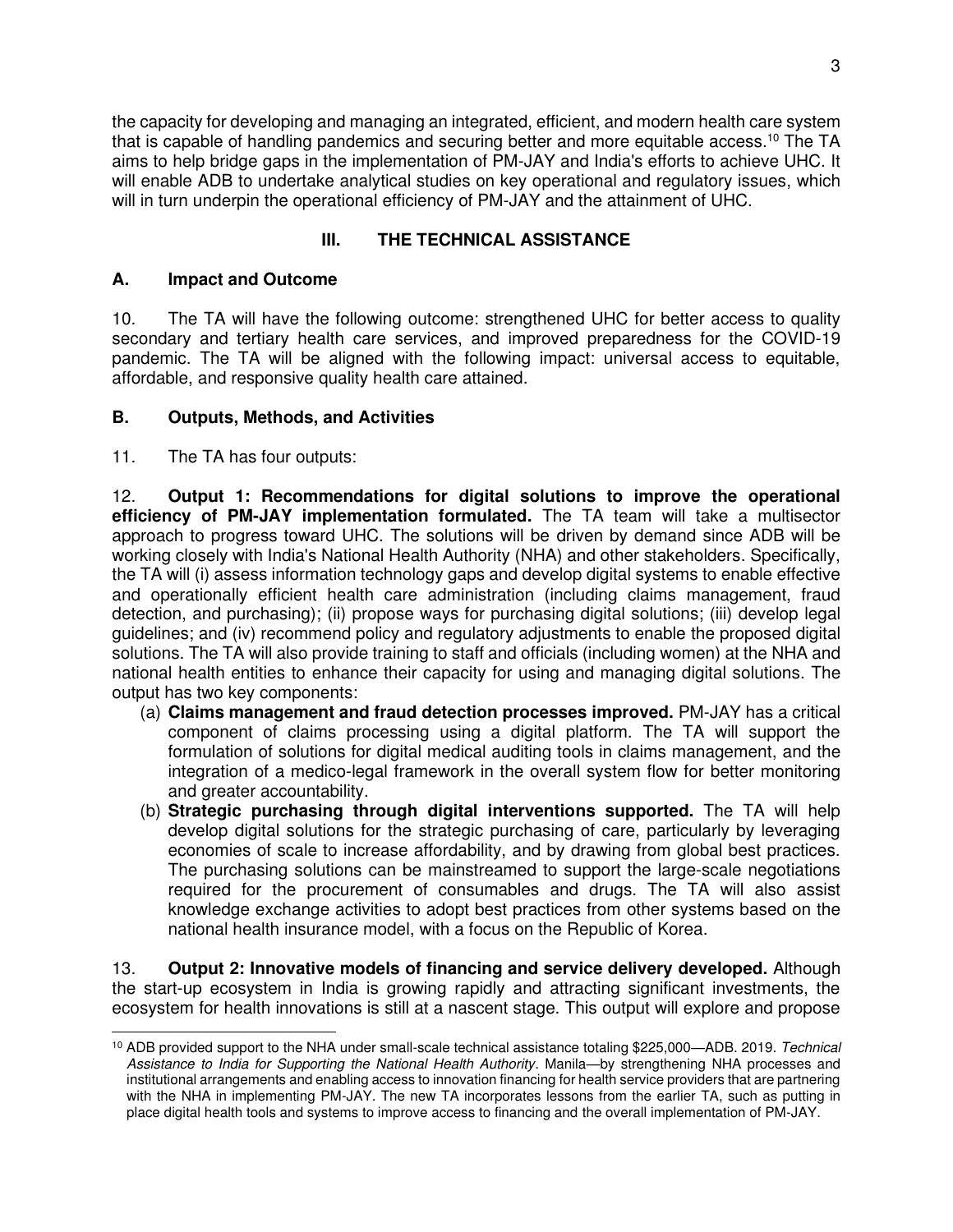innovative health financing models to fill supply-side gaps and meet the increasing demand. The TA team will explore approaches to mobilizing resources for the development and rehabilitation of facilities. It will also help build an innovation-focused ecosystem to fill gaps in service delivery, develop a network of partnerships, support expert forums, and provide a platform for knowledge exchange. Data disaggregated by gender, age groups, and social groups will be collected, compiled, and analyzed for the end beneficiaries, such as patients.

14. **Output 3: Framework and strategies developed to strengthen states' capacity for implementation.** PM-JAY is designed as a sophisticated model for the provision of insurance coverage; however, it gives states the flexibility to modify it depending on their available expertise and capacity. Engaging with the end beneficiaries and providing opportunities for patient-reported outcomes are likely to enhance the quality of service delivery and improve citizen engagement, as is the case in the Republic of Korea. This output will strengthen the states' capacity for improved implementation, including better monitoring and evaluation. The TA team will design a strategy for stronger capacity and engagement across the spectrum of stakeholders, as well as a strategy for last-mile beneficiary awareness, and develop a comprehensive framework for internal knowledge management. The TA will also support information, education, and communication activities for more informed decision making on the part of the PM-JAY beneficiaries.

15. **Output 4: Framework and strategies developed to strengthen private sector response to COVID-19 pandemic.** PM-JAY is designed as a health care program involving both public and private service providers. Its current network includes more than 21,000 empaneled hospitals, of which about 50% are private. In events like the COVID-19 pandemic, it is crucial for the entire health system to participate in the overall response. PM-JAY indeed mobilized the participation of private entities in providing COVID-19 testing and treatment to more than 500 million PM-JAY beneficiaries. The TA will strengthen this partnership by installing a system for efficient communication and robust private sector network management. PM-JAY beneficiaries will be given free access to COVID-19 testing and treatment, and key information will be disseminated especially to the poor and vulnerable groups such as women, disadvantaged social groups, and residents of underserved areas. The TA team will develop an implementation framework that ensures COVID-19 testing and treatment as well as monitoring and evaluation across all geographic areas, including those now underserved.<sup>11</sup>

# **C. Cost and Financing**

16. The TA is estimated to cost \$750,000, of which (i) \$200,000 will be financed on a grant basis by ADB's Technical Assistance Special Fund (TASF-other sources), and (ii) \$500,000 will be financed on a grant basis by the Republic of Korea e-Asia and Knowledge Partnership Fund and administered by ADB.<sup>12</sup> Appendix 2 lists the key expenditure items.

17. The government will provide counterpart support of \$50,000 in the form of counterpart staff, workshop venues, office accommodation, office supplies, secretarial assistance, domestic transportation, capacity building of private hospitals, and other in-kind contributions.

<sup>11</sup> The PM-JAY empanelment criteria for hospitals include compliance with India's Bio-Medical Waste Management Act. Periodic checks will ensure that the hospitals strictly follow the requirements, including those relating to COVID-19. Capacity building of private hospitals participating in the management of the COVID-19 pandemic will be financed through counterpart funding.

<sup>&</sup>lt;sup>12</sup> The government of the Republic of Korea already approved on 22 January 2020 the \$500,000 funding.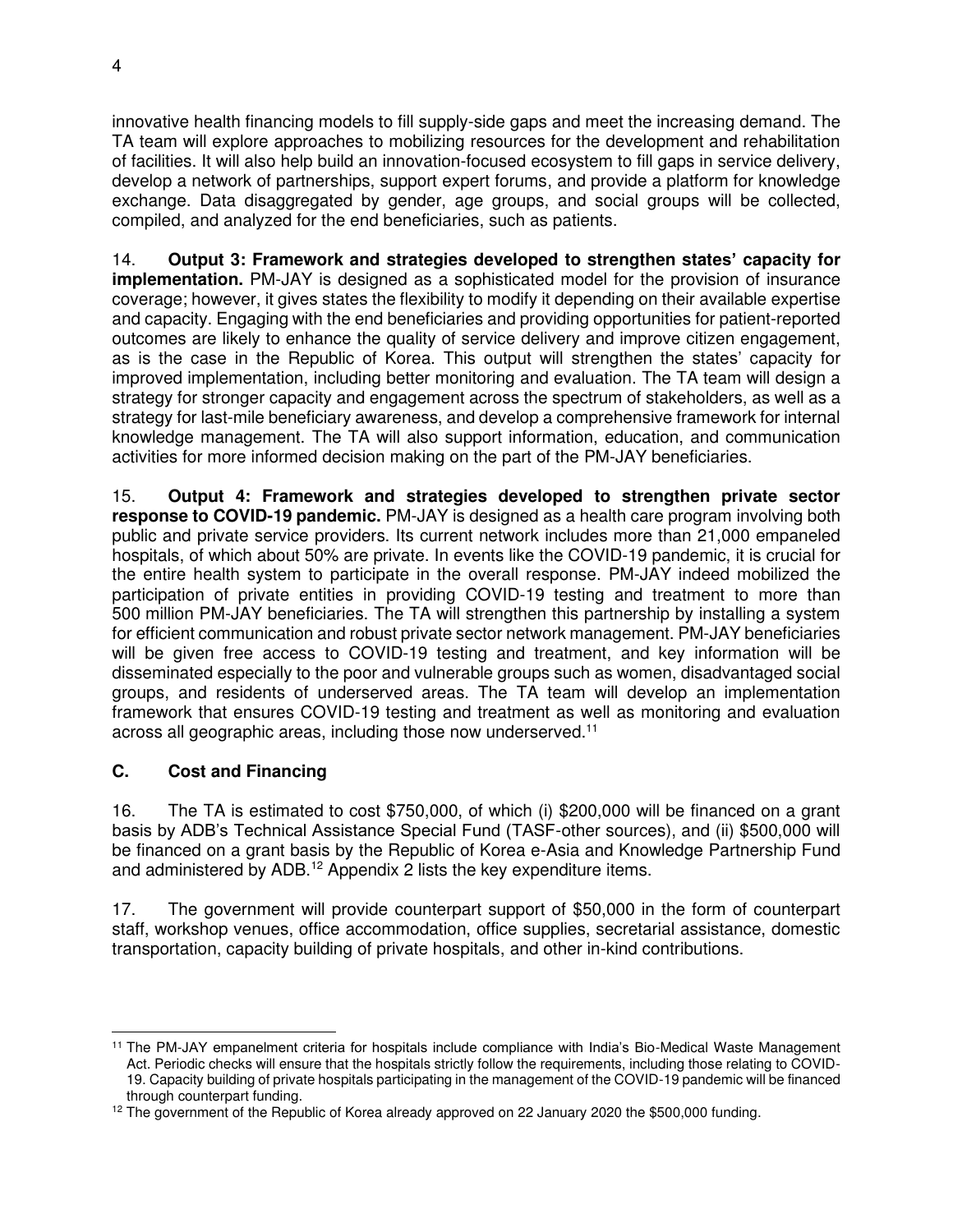#### **D. Implementation Arrangements**

18. ADB will administer the TA. It will supervise and communicate with consultants and stakeholders. The NHA, as the executing agency, will implement the TA and be accountable for the outputs.

19. The implementation arrangements are summarized in the table.

| <b>Aspects</b>                   | Arrangements                                                   |                         |           |  |
|----------------------------------|----------------------------------------------------------------|-------------------------|-----------|--|
| Indicative implementation period | June 2020-June 2022                                            |                         |           |  |
| Executing agency                 | <b>National Health Authority</b>                               |                         |           |  |
| Implementing agency              | <b>National Health Authority</b>                               |                         |           |  |
| Consultants                      | To be selected and engaged by the Asian Development Bank (ADB) |                         |           |  |
|                                  | Individual consultant                                          | International expertise | \$246,550 |  |
|                                  | selection                                                      | (33 person-months)      |           |  |
|                                  | Individual consultant                                          | National expertise      | \$297,230 |  |
|                                  | (93 person-months)<br>selection                                |                         |           |  |
| <b>Disbursement</b>              | The technical assistance resources will be disbursed following |                         |           |  |
|                                  | ADB's Technical Assistance Disbursement Handbook (2010, as     |                         |           |  |
|                                  | amended from time to time).                                    |                         |           |  |

#### **Implementation Arrangements**

Source: Asian Development Bank.

20. **Consulting services.** ADB will engage 14 individual consultants for the implementation of TA activities. The consultants will work on health system planning, information technology, health financing, and other related fields. ADB will engage both national and international individual consultants following its Procurement Policy (2017, as amended from time to time) and its associated staff instructions.<sup>13</sup>

21. **Cofinancier requirements.** Annual progress reports on the TA implementation will be prepared as required by the Republic of Korea e-Asia and Knowledge Partnership Fund.

## **IV. THE PRESIDENT'S DECISION**

22. The President, acting under the authority delegated by the Board, has approved: (i) ADB administering a portion of technical assistance not exceeding the equivalent of \$500,000 to be financed on a grant basis by the Republic of Korea e-Asia and Knowledge Partnership Fund; and (ii) ADB providing the balance not exceeding the equivalent of \$200,000 on a grant basis to the Government of India for Strengthening Universal Health Coverage in India: Supporting the Implementation of Pradhan Mantri Jan Arogya Yojana, and hereby reports this action to the Board.

<sup>&</sup>lt;sup>13</sup> Terms of Reference for Consultants (accessible from the list of linked documents in Appendix 3).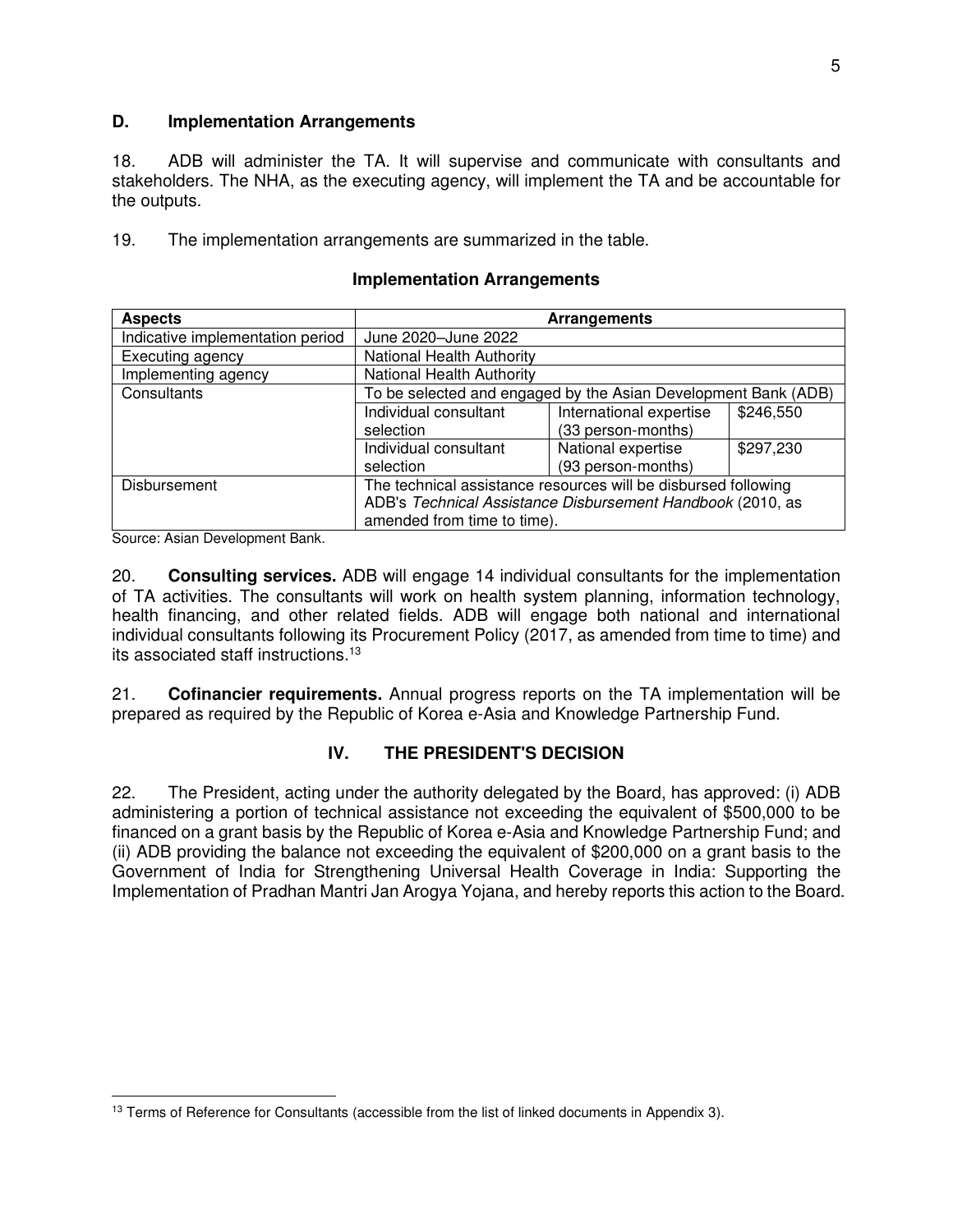## **DESIGN AND MONITORING FRAMEWORK**

#### **Impact the TA is aligned with**

Universal access to equitable, affordable, and responsive quality health care attained<sup>a</sup>

| <b>Results Chain</b>                                                                                                                                                                    | <b>Performance Indicators</b><br>with Targets and Baselines                                                                                                                                                                                              | <b>Data Sources and</b><br><b>Reporting Mechanisms</b>                                                                   | <b>Risks</b>                                                                                                                                                                      |
|-----------------------------------------------------------------------------------------------------------------------------------------------------------------------------------------|----------------------------------------------------------------------------------------------------------------------------------------------------------------------------------------------------------------------------------------------------------|--------------------------------------------------------------------------------------------------------------------------|-----------------------------------------------------------------------------------------------------------------------------------------------------------------------------------|
| <b>Outcome</b>                                                                                                                                                                          |                                                                                                                                                                                                                                                          |                                                                                                                          |                                                                                                                                                                                   |
| Strengthened universal<br>health coverage for<br>improved access to<br>quality secondary and<br>tertiary health care<br>services and improved<br>preparedness for COVID-<br>19 pandemic | 1a. By 2022,<br>recommendations for digital<br>solutions endorsed by the<br>government<br>(2020 baseline: NA) <sup>b</sup><br>1b. By 2022,<br>recommendations for<br>capacity building strategies<br>adopted by at least 2 states<br>(2020 baseline: NA) | 1a. Government websites<br>1b. Government websites                                                                       | Changes in health<br>financing policy shift<br>priorities away from<br>the national health<br>insurance model and<br>induce states to<br>withdraw from<br>implementing PM-<br>JAY |
|                                                                                                                                                                                         | 1c. By the end of 2020, at<br>least 20,000 COVID-19 tests<br>carried out for PM-JAY<br>beneficiaries (of which 30%<br>are women)<br>(2020 baseline: NA)                                                                                                  | 1c. COVID-19 reports by<br>the Ministry of Health and<br>Family Welfare and the<br>Indian Council of Medical<br>Research |                                                                                                                                                                                   |
| Output 1<br>Recommendations for<br>digital solutions to<br>improve the operational<br>efficiency of PM-JAY<br>implementation<br>formulated                                              | By 2021:<br>1a. Report on gap<br>assessment and<br>recommendation for the NHA<br>medical audit prepared<br>(2020 baseline: NA)                                                                                                                           | 1a. ADB TA monitoring<br>report                                                                                          | Lack of support from<br>stakeholders to<br>conduct activities                                                                                                                     |
|                                                                                                                                                                                         | 1b. Anti-fraud legal guidelines<br>and standard procedures<br>developed (2020 baseline:<br>NA)                                                                                                                                                           | 1b. Consultant's final report                                                                                            |                                                                                                                                                                                   |
|                                                                                                                                                                                         | 1c. Report on the proposed<br>digital solution for collective<br>bargaining prepared (2020<br>baseline: NA)                                                                                                                                              | 1c. Consultant's final report                                                                                            |                                                                                                                                                                                   |
|                                                                                                                                                                                         | 1d. At least 80 staff and<br>officials (of which 20 are<br>women) from NHA and<br>national health entities<br>reported increased<br>knowledge on digital solutions<br>for health systems<br>(2020 baseline: NA)                                          | 1d. Workshop<br>documentation, meeting<br>minutes                                                                        |                                                                                                                                                                                   |
| <b>Output 2</b><br>Innovative models of<br>financing and service<br>delivery developed                                                                                                  | 2a. By 2020, needs-based<br>assessment of state-level<br>requirements for innovations<br>completed for 5 states<br>(2020 baseline: NA)                                                                                                                   | 2a. ADB TA monitoring<br>report                                                                                          | Lack of support from<br>stakeholders and<br>state functionaries to<br>conduct analysis                                                                                            |
|                                                                                                                                                                                         | 2b. By 2020, at least 80%<br>participants (of which 20%                                                                                                                                                                                                  | 2b. Workshop documents,<br>meeting minutes                                                                               |                                                                                                                                                                                   |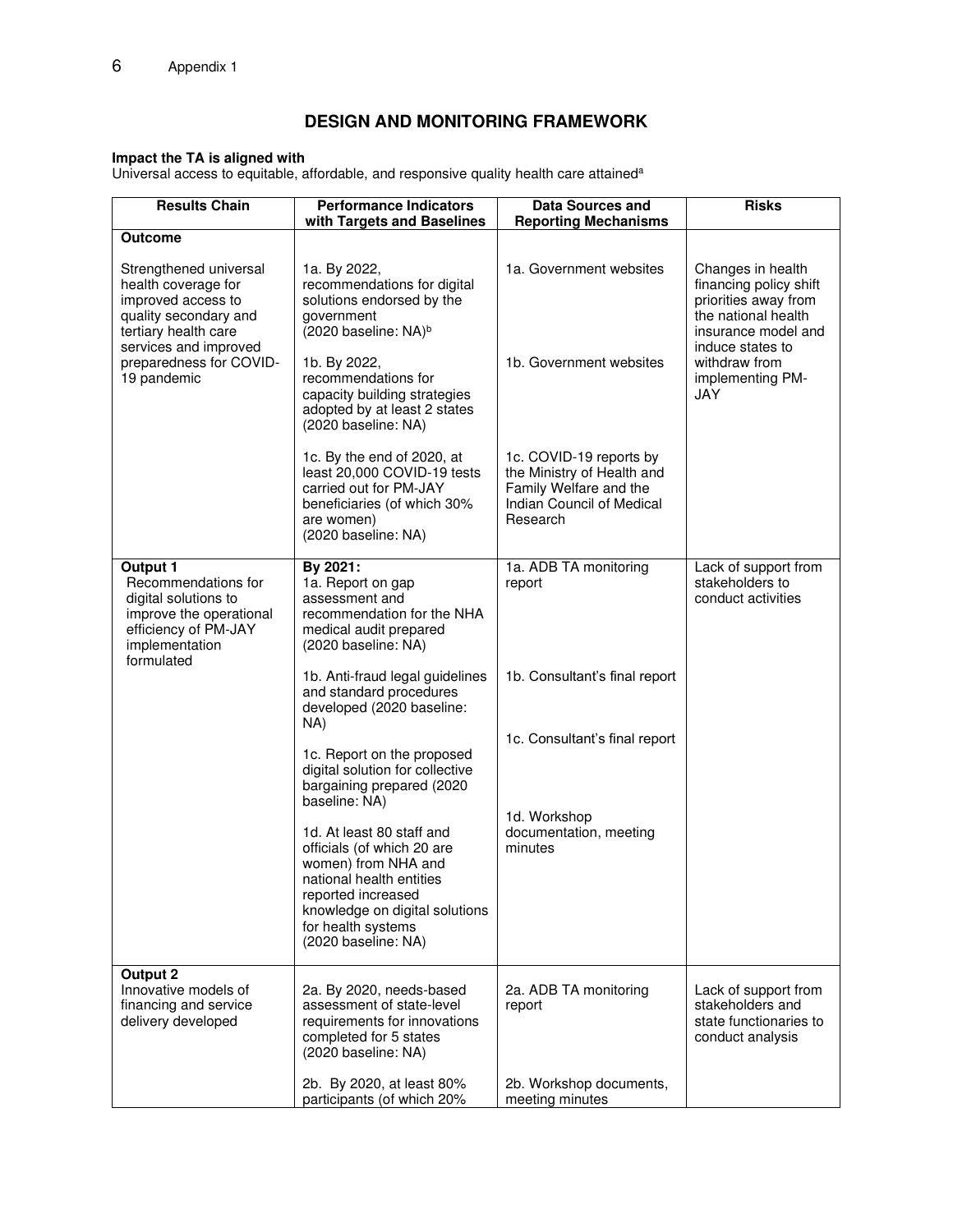|                                                                                                                    | are women) reported<br>increased awareness on the<br>proposed innovation facility<br>(2020 baseline: NA)<br>2c. By 2020, report on the<br>feasibility assessment for<br>institutionalizing an innovation<br>facility submitted (2020<br>baseline: NA) <sup>c</sup> | 2c. Consultant's final report                          |                                                                                                                                    |
|--------------------------------------------------------------------------------------------------------------------|--------------------------------------------------------------------------------------------------------------------------------------------------------------------------------------------------------------------------------------------------------------------|--------------------------------------------------------|------------------------------------------------------------------------------------------------------------------------------------|
| Output 3<br>Framework and strategies<br>developed to strengthen<br>states' capacity for<br>implementation          | By 2021,<br>3a. Report on the proposed<br>strategy for building the<br>capacity of various<br>stakeholders (including state-<br>level functionaries, providers,<br>and insurance companies)<br>with gender targets submitted<br>(2020 baseline: NA)                | 3a. Consultant's final report                          | Lack of support from<br>stakeholders to<br>conduct analysis and<br>state-level buy-in                                              |
|                                                                                                                    | 3b. A strategy for furthering<br>last-mile beneficiary<br>awareness finalized, with<br>specific targets defined by<br>gender, age, and social group<br>(2020 baseline: NA)                                                                                         | 3b. Consultant's final report                          |                                                                                                                                    |
|                                                                                                                    | 3c. Report on the proposed<br>framework for internal<br>knowledge management and<br>a repository for exchange of<br>data within NHA submitted<br>(2020 baseline: NA)                                                                                               | 3c. Consultant's final report                          |                                                                                                                                    |
|                                                                                                                    | 3d. At least 80% of<br>participants of workshops and<br>trainings organized reported<br>increased awareness on the<br>proposed capacity<br>development framework and<br>strategies (2020 baseline:<br>NA)                                                          | 3d. Workshop<br>documentation, survey<br>questionnaire |                                                                                                                                    |
| Output 4<br>Framework and strategies<br>developed to strengthen<br>private sector response to<br>COVID-19 pandemic | 4a. By mid-2020, report on<br>the proposed implementation<br>framework for ensuring free<br>COVID-19 testing and<br>treatment for all PM-JAY<br>beneficiaries submitted<br>(2020 baseline: NA)                                                                     | 4a. ADB TA monitoring<br>report                        | Lack of support from<br>stakeholders and shift<br>in the government's<br>overall strategy for<br>managing the<br>COVID-19 pandemic |
|                                                                                                                    | 4b. By mid-2020, report on<br>the proposed strategy for<br>augmenting testing and<br>treatment in underserved<br>geographies submitted, with<br>focus on outreach to women<br>and disadvantaged social<br>groups (2020 baseline: NA)                               | 4b. Consultant's final report                          |                                                                                                                                    |
|                                                                                                                    | 4c. By 2020, 20% increase in<br>the empanelment of private                                                                                                                                                                                                         | 4c. Real-time monitoring<br>dashboard                  |                                                                                                                                    |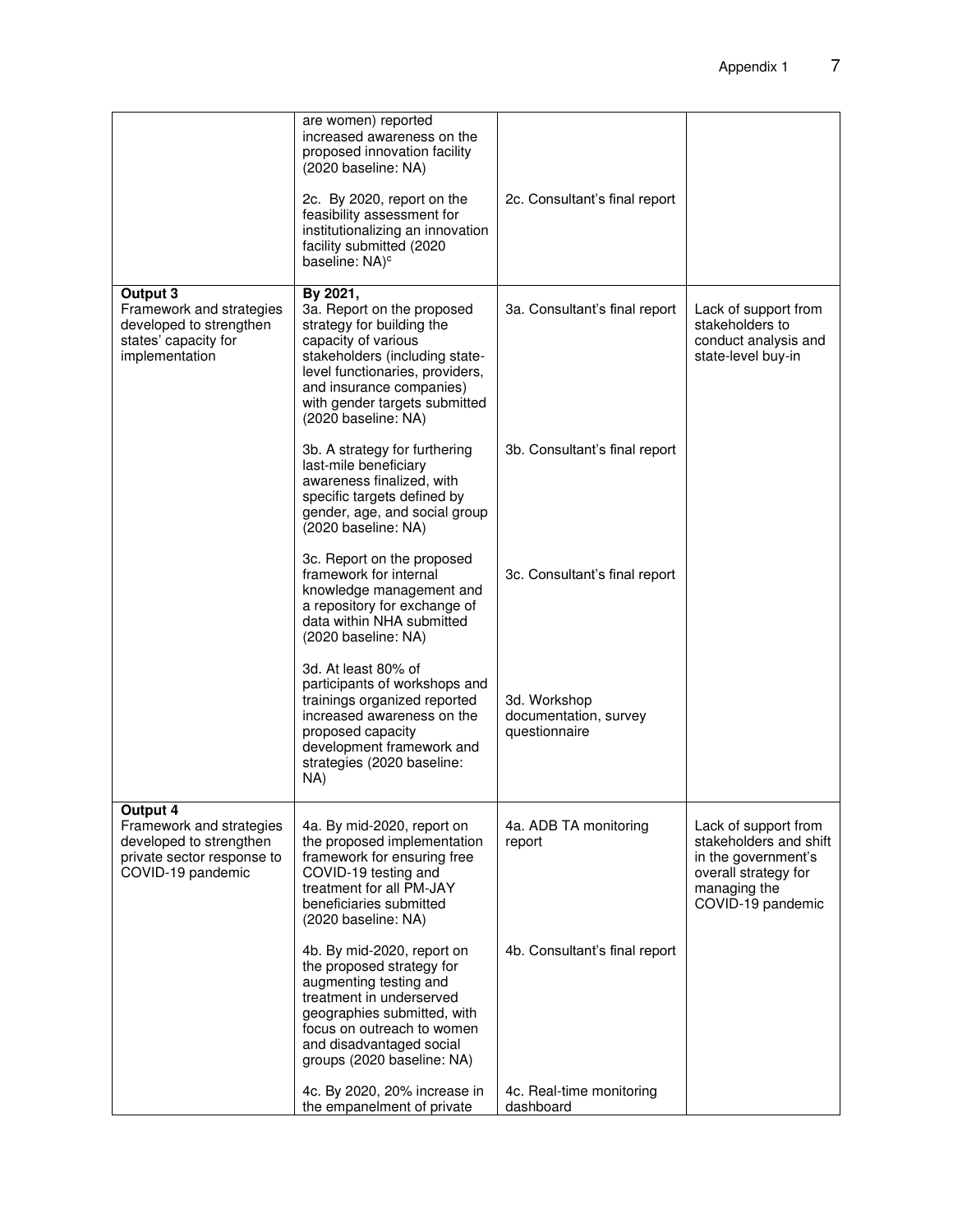|                                                                                                  | hospitals for the provision of                                                                                                                                                                                     |  |  |  |  |
|--------------------------------------------------------------------------------------------------|--------------------------------------------------------------------------------------------------------------------------------------------------------------------------------------------------------------------|--|--|--|--|
|                                                                                                  | services related to COVID-19                                                                                                                                                                                       |  |  |  |  |
|                                                                                                  | (2020 baseline: NA)                                                                                                                                                                                                |  |  |  |  |
|                                                                                                  | <b>Key Activities with Milestones</b>                                                                                                                                                                              |  |  |  |  |
|                                                                                                  | 1. Recommendations for digital solutions to improve the operational efficiency of PMJAY implementation                                                                                                             |  |  |  |  |
|                                                                                                  | formulated                                                                                                                                                                                                         |  |  |  |  |
| 1.1.                                                                                             | Conduct assessment of information-technology-related gaps in medical audits (Q3-Q4 2020)                                                                                                                           |  |  |  |  |
| 1.2.                                                                                             | Outline recommendations for filling the identified gaps after consultation with various stakeholders<br>(Q4 2020-Q1 2021)                                                                                          |  |  |  |  |
| 1.3.                                                                                             | Prepare guidelines and standard procedures for appropriate action in dealing with fraudulent contracts,<br>legal and punitive action, prosecution, search, seizure, clawback recoveries, and other potential legal |  |  |  |  |
|                                                                                                  | issues (Q4 2020-Q1 2021)                                                                                                                                                                                           |  |  |  |  |
| 1.4.                                                                                             | Undertake desk review and in-depth analysis of different mechanisms for collective bargaining adopted<br>globally and/or regionally (Q3 2020)                                                                      |  |  |  |  |
| 1.5.                                                                                             | Conduct expert consultations to help design a procurement model for devices, drugs, and consumables to                                                                                                             |  |  |  |  |
|                                                                                                  | leverage collective bargaining through economies of scale (Q4 2020)                                                                                                                                                |  |  |  |  |
| 1.6.                                                                                             | Conduct stakeholder consultations to present drafts and preliminary findings (Q1 2021)                                                                                                                             |  |  |  |  |
| 1.7.                                                                                             | Finalize the reports by incorporating the comments from stakeholders (Q1 2021)                                                                                                                                     |  |  |  |  |
| 1.8.                                                                                             | Conduct workshops for stakeholders including from NHA and other national health entities to present the<br>proposed digital solutions for health systems (Q1 2021).                                                |  |  |  |  |
|                                                                                                  | 2. Innovative models of financing and service delivery supported                                                                                                                                                   |  |  |  |  |
| 2.1.                                                                                             | Design a needs-based assessment of hospitals and state governments to comprehend the needs for                                                                                                                     |  |  |  |  |
|                                                                                                  | innovations (Q4 2020)                                                                                                                                                                                              |  |  |  |  |
| 2.2.                                                                                             | Initiate a feasibility assessment for institutionalizing an innovation facility (Q1 2021)                                                                                                                          |  |  |  |  |
| 2.3.                                                                                             | Conduct stakeholder consultations to present a draft proposal on an innovation facility (Q2 2021)                                                                                                                  |  |  |  |  |
| 2.4.                                                                                             | Organize an Ayushman Bharat PM-JAY national workshop or conclave with focus on mainstreaming of                                                                                                                    |  |  |  |  |
|                                                                                                  | health care and financing innovations (Q3 2021)                                                                                                                                                                    |  |  |  |  |
| 2.5.                                                                                             | Finalize and deliver the proposal for an innovation facility (Q4 2021)                                                                                                                                             |  |  |  |  |
|                                                                                                  | 3. Framework and strategies developed to strengthen states' capacity for implementation                                                                                                                            |  |  |  |  |
| 3.1.                                                                                             | Develop/design a strategy for stronger capacity and engagement among stakeholders (Q4 2020)                                                                                                                        |  |  |  |  |
| 3.2.                                                                                             | Conduct stakeholder consultations to present drafts and preliminary findings (Q1 2021)                                                                                                                             |  |  |  |  |
| 3.3.                                                                                             | Finalize the strategy for stronger capacity and engagement among stakeholders (Q1-Q2 2021)                                                                                                                         |  |  |  |  |
| 3.4.                                                                                             | Develop/design a strategy for last-mile beneficiary awareness (Q4 2020)                                                                                                                                            |  |  |  |  |
| 3.5.                                                                                             | Conduct stakeholder consultations to present drafts and preliminary findings (Q1 2021)                                                                                                                             |  |  |  |  |
| 3.6.                                                                                             | Finalize the strategy for last-mile beneficiary awareness by incorporating the comments from stakeholders                                                                                                          |  |  |  |  |
|                                                                                                  | (Q1-Q2 2021)                                                                                                                                                                                                       |  |  |  |  |
| 3.7.                                                                                             | Develop/prepare a comprehensive framework for internal knowledge management (Q4 2020)                                                                                                                              |  |  |  |  |
| 3.8.                                                                                             | Finalize the framework for internal knowledge management (Q1-Q2 2021)                                                                                                                                              |  |  |  |  |
| 3.9.                                                                                             | Conduct workshops and trainings for stakeholders to present the proposed capacity development<br>framework and strategies (Q2 2021)                                                                                |  |  |  |  |
| 4. Framework and strategies developed to strengthen private sector response to COVID-19 pandemic |                                                                                                                                                                                                                    |  |  |  |  |
| 4.1.                                                                                             | Develop an implementation framework for ensuring free COVID-19 testing and treatment for all PM-JAY<br>beneficiaries (Q2 2020)                                                                                     |  |  |  |  |
| 4.2.                                                                                             | Draft a strategy for efficient monitoring and evaluation of COVID-19 testing and treatment under PM-JAY                                                                                                            |  |  |  |  |
|                                                                                                  | (Q2 2020)                                                                                                                                                                                                          |  |  |  |  |
| 4.3.                                                                                             | Develop a strategy for augmenting testing and treatment in underserved geographies (Q2 2020)                                                                                                                       |  |  |  |  |
| 4.4.                                                                                             | Conduct stakeholder consultations for finalizing the strategy on augmenting testing and treatment in                                                                                                               |  |  |  |  |
|                                                                                                  | underserved geographies (Q3 2020)                                                                                                                                                                                  |  |  |  |  |
| 4.5.                                                                                             | Support the augmentation of the overall number of private hospitals participating in the provision of<br>COVID-19-related services (Q4 2020)                                                                       |  |  |  |  |
| <b>Inputs</b>                                                                                    |                                                                                                                                                                                                                    |  |  |  |  |
| Republic of Korea e-Asia and Knowledge Partnership Fund: \$500,000                               |                                                                                                                                                                                                                    |  |  |  |  |
|                                                                                                  | ADB: \$200,000 from Technical Assistance Special Fund (TASF-other sources)                                                                                                                                         |  |  |  |  |
|                                                                                                  | Acian Davelopment Bank, COVID 10 - coronavirus disease, NA - not applicable. NHA - National Health                                                                                                                 |  |  |  |  |

ADB = Asian Development Bank, COVID-19 = coronavirus disease, NA = not applicable, NHA = National Health Authority, PM-JAY = Pradhan Mantri Jan Arogya Yojana (national health insurance scheme), Q = quarter, TA = technical assistance.

a Government of India, Ministry of Health and Family Welfare. 2018. *National Health Policy 2017*. New Delhi.

https://www.nhp.gov.in/nhpfiles/national\_health\_policy\_2017.pdf.<br><sup>b</sup> Provision to cover unspecified surgical conditions under an insurance mechanism.

<sup>c</sup> A facility that can provide access to innovators and clinicians to assess operational and financial viability.

Source: Asian Development Bank.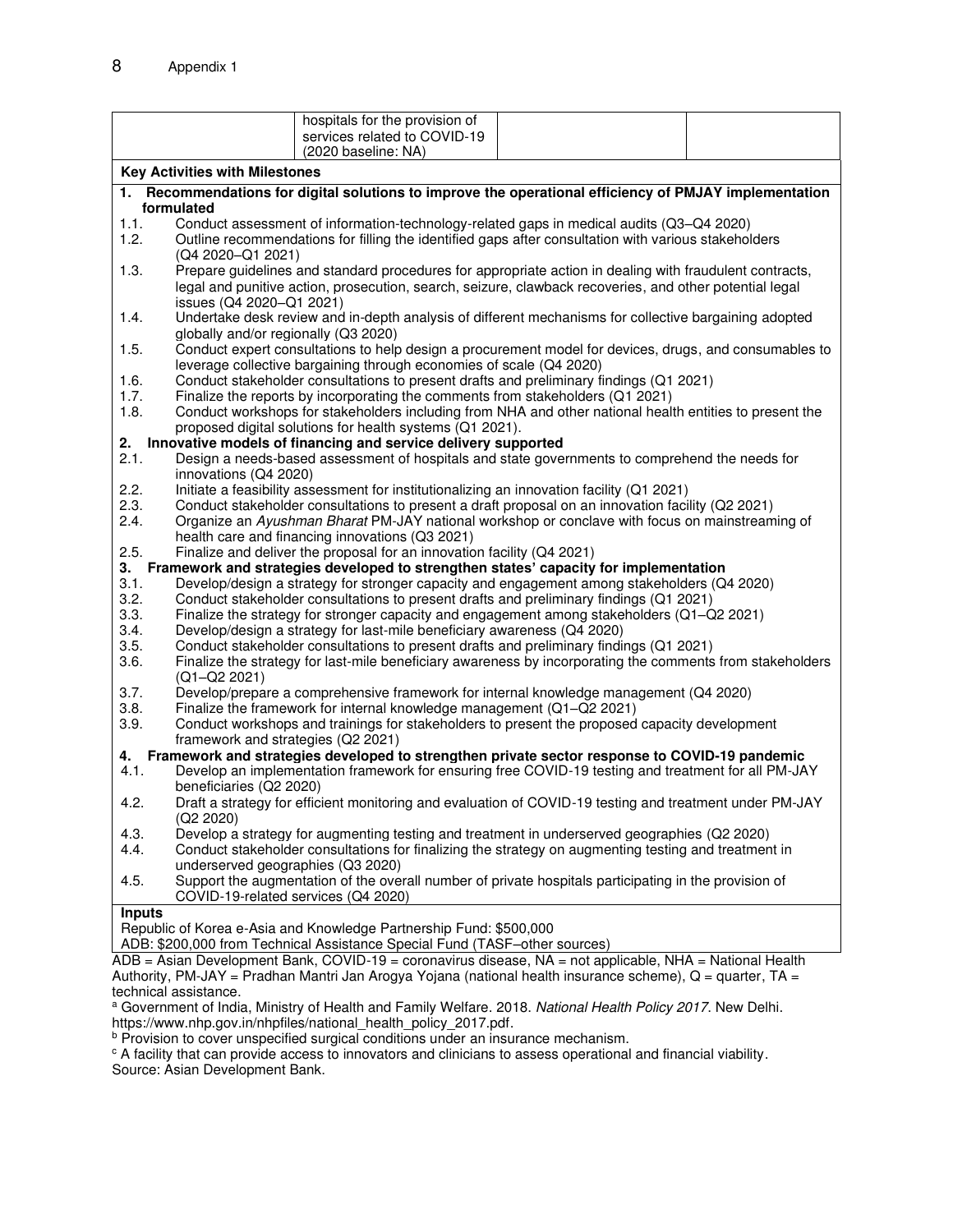#### **COST ESTIMATES AND FINANCING PLAN**

(\$'000)

| Item |             |                                                                      | <b>Amount</b> |
|------|-------------|----------------------------------------------------------------------|---------------|
|      |             | A. Asian Development Bank <sup>a</sup>                               |               |
|      | $1_{\cdot}$ | Consultants                                                          |               |
|      |             | Remuneration and per diem<br>а.                                      |               |
|      |             | International consultants<br>İ.                                      | 53.54         |
|      |             | National consultants<br>Ш.                                           | 68.54         |
|      |             | b. Out-of-pocket expenditures                                        |               |
|      |             | International and local travel<br>L.                                 | 9.84          |
|      |             | Reports and communications<br>н.                                     | 1.34          |
|      |             | Insurance and contingencies<br>iii.                                  | 4.69          |
|      | 2.          | Surveys and studies                                                  | 8.00          |
|      | 3.          | Training, seminars, workshops, forum, and conferences                | 36.00         |
|      | 4.          | Miscellaneous administration and support costs                       | 4.00          |
|      | 5.          | Contingencies                                                        | 14.05         |
|      |             | Subtotal (A)                                                         | 200.0         |
| В.   |             | Republic of Korea e-Asia and Knowledge Partnership Fund <sup>b</sup> |               |
|      |             | 1. Consultants                                                       |               |
|      |             | a. Remuneration and per diem                                         |               |
|      |             | i. International consultants                                         | 133.85        |
|      |             | ii. National consultants                                             | 171.36        |
|      |             | b. Reimbursables                                                     |               |
|      |             | i. International and local travel                                    | 24.60         |
|      |             | c. Report and communication                                          | 3.35          |
|      |             | d. Insurance and contingencies                                       | 11.72         |
|      | 2.          | Survey and studies <sup>c</sup>                                      | 90.00         |
|      | 3.          | Training, seminars, workshops, forums, and conferences <sup>d</sup>  | 20.00         |
|      | 4.          | Miscellaneous administration and support cost                        | 10.00         |
|      | 5.          | Contingencies                                                        | 35.12         |
|      |             | Subtotal (B)                                                         | 500.00        |
|      |             | Total $A + B$                                                        | 700.00        |

Note: The technical assistance (TA) is estimated to cost \$750,000, of which contributions from the Asian Development Bank and the Republic of Korea e-Asia and Knowledge Partnership Fund are presented in the table above. The government will provide counterpart support in the form of counterpart staff, workshop venues, office accommodation, office supplies, secretarial assistance, domestic transportation, capacity building of private hospitals, and other in-kind contributions. The value of the government contribution is estimated to account for 6.6% of the total TA cost.

a Financed by the Asian Development Bank's Technical Assistance Special Fund (TASF–other sources).

**b** Administered by the Asian Development Bank.

<sup>c</sup> Survey and studies: technical studies undertaken with Seoul National University to define and meet emerging research needs. Seoul National University experts will be engaged as resource persons or consultants to present knowledge and experiences in health care reforms in the Republic of Korea, assess their suitability to the Indian context, and inform the outputs of the TA accordingly.

<sup>d</sup>Training, seminars, workshops, forums, and conferences include knowledge exchange activities in collaboration with Seoul National University. These will also include workshops held in collaboration with the state governments in India and the engagement of resource persons from the Republic of Korea's Health Insurance Review and Assessment Service or the National Health Authority to share experiences and discuss the processes adopted to implement the Korean Health Insurance system. The cost will include items such as venue rentals, travel-related expenses of participants, and costs associated with engaging resource persons.

Source: Asian Development Bank estimates.